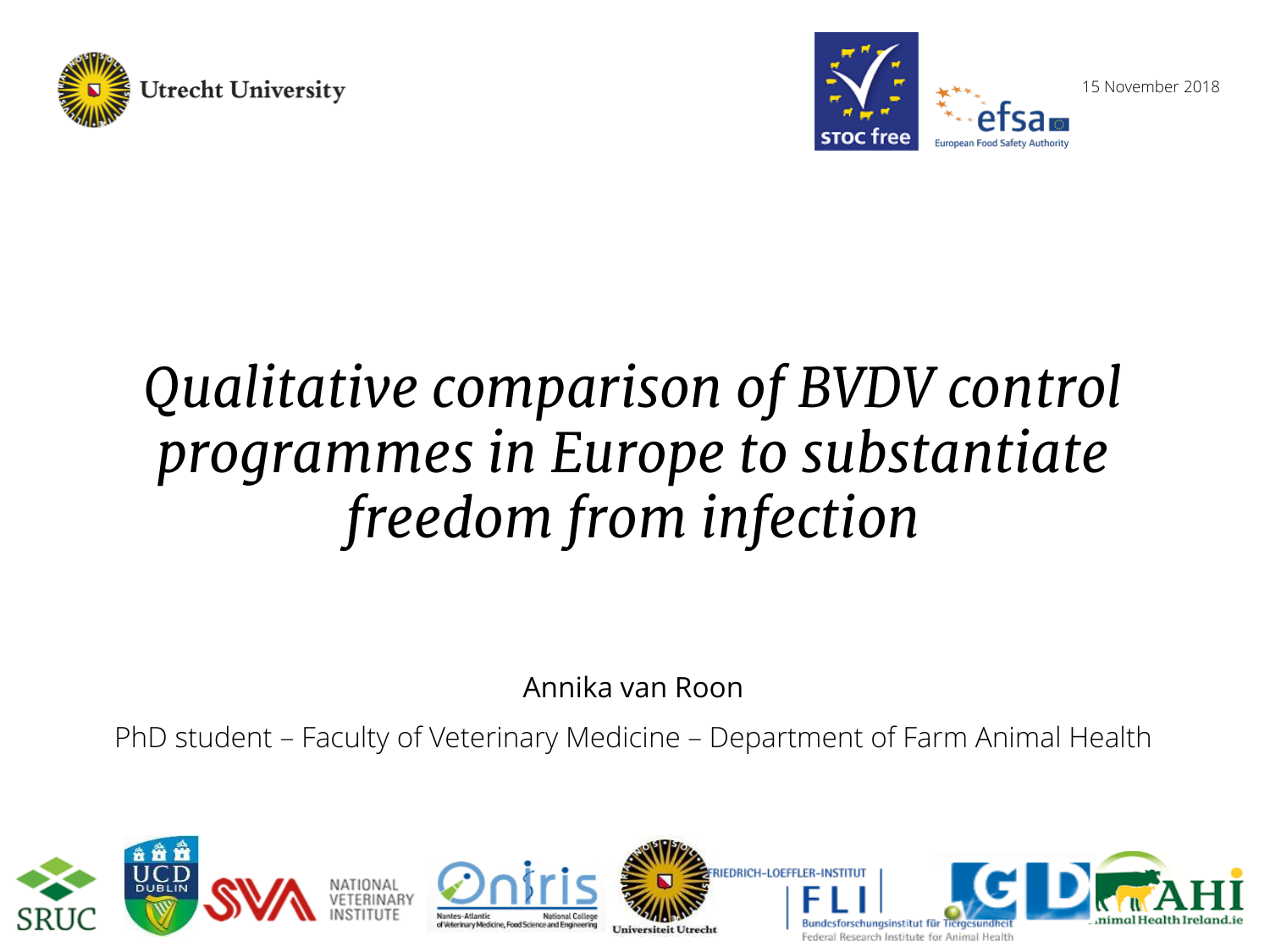**Utrecht University** 

## **Bovine Viral Diarrhoea Virus**



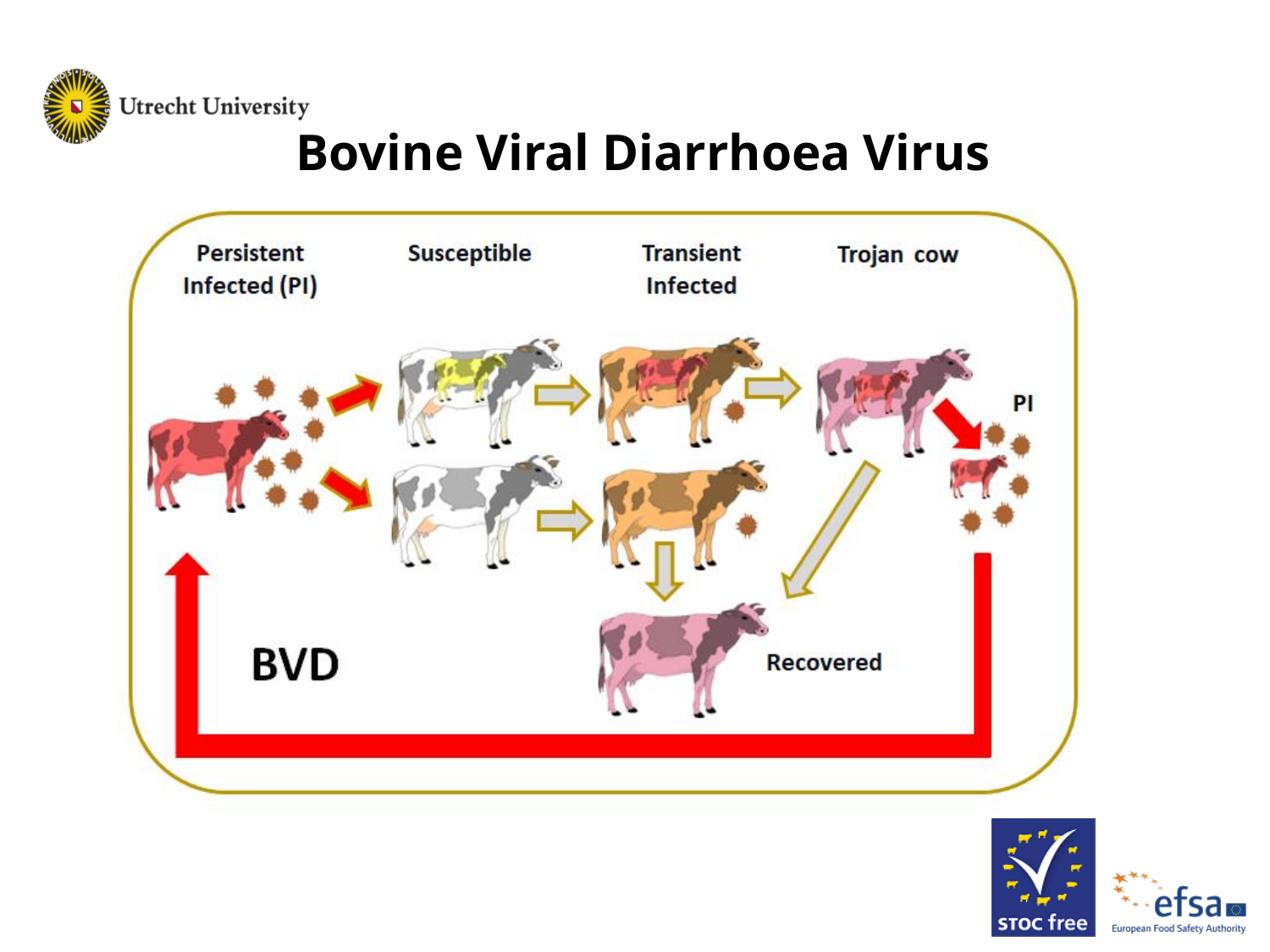



## **Description of BVDV control programmes**

RISKSUR https://survtools.org/wiki/surveillance-design-framework/doku.php

|                                                                                                                                                                                              | 1.Surveillance System                            |
|----------------------------------------------------------------------------------------------------------------------------------------------------------------------------------------------|--------------------------------------------------|
|                                                                                                                                                                                              | 1.1 Hazard                                       |
| <b>FIT TO SCREEN</b>                                                                                                                                                                         | 1.2 Surveillance objective                       |
| 1 Surveillance System                                                                                                                                                                        | 1.3 Geographical area covered                    |
|                                                                                                                                                                                              | 1.4 Susceptible population                       |
| The RISKSUR tool has been developed to design and evaluate surveillance for specific systems. A system is defined by:<br>1) The hazard: the disease for which surveillance is being designed | 1.5 Risk characteristics                         |
|                                                                                                                                                                                              | Surv. system overview                            |
| 2) The surveillance objective (see 1.2 in the next screen)<br>3) Geographical area covered                                                                                                   | 2. Surveill. components overview                 |
| Having defined your system you can also enter information that will be useful to inform the design including:                                                                                | 3. Target population                             |
| 4) The susceptible population (species)                                                                                                                                                      | 4. Disease suspicion                             |
| 5) The risk characteristics associated with the previous 3 points                                                                                                                            | 5. Enhancements                                  |
| Please name your surveillance system (to differentiate from other systems you may design using this tool):                                                                                   | 6. Testing protocol                              |
| BVDV - Netherlands nov 2017                                                                                                                                                                  | 7. Study design                                  |
|                                                                                                                                                                                              | 8. Sampling strategy                             |
| 1.1 Hazard                                                                                                                                                                                   | 9. Data generation/sampling                      |
| Please write the hazard name in the box below:                                                                                                                                               | 10. Transfer means                               |
|                                                                                                                                                                                              | 11. Data/ sample analyses                        |
| <b>BVD virus</b>                                                                                                                                                                             | 12 Epidemiological analyses                      |
|                                                                                                                                                                                              | <b>13 Dissemination</b>                          |
|                                                                                                                                                                                              | 14 Surveillance review                           |
| If you need to take                                                                                                                                                                          | Click to navigate directly to a<br>specific step |
| into account multiple hazards,<br>please visit the<br><b>Next</b><br>Previous<br>MULTIDLE HAZARDe re decign nage                                                                             | Surv. REDESIGN                                   |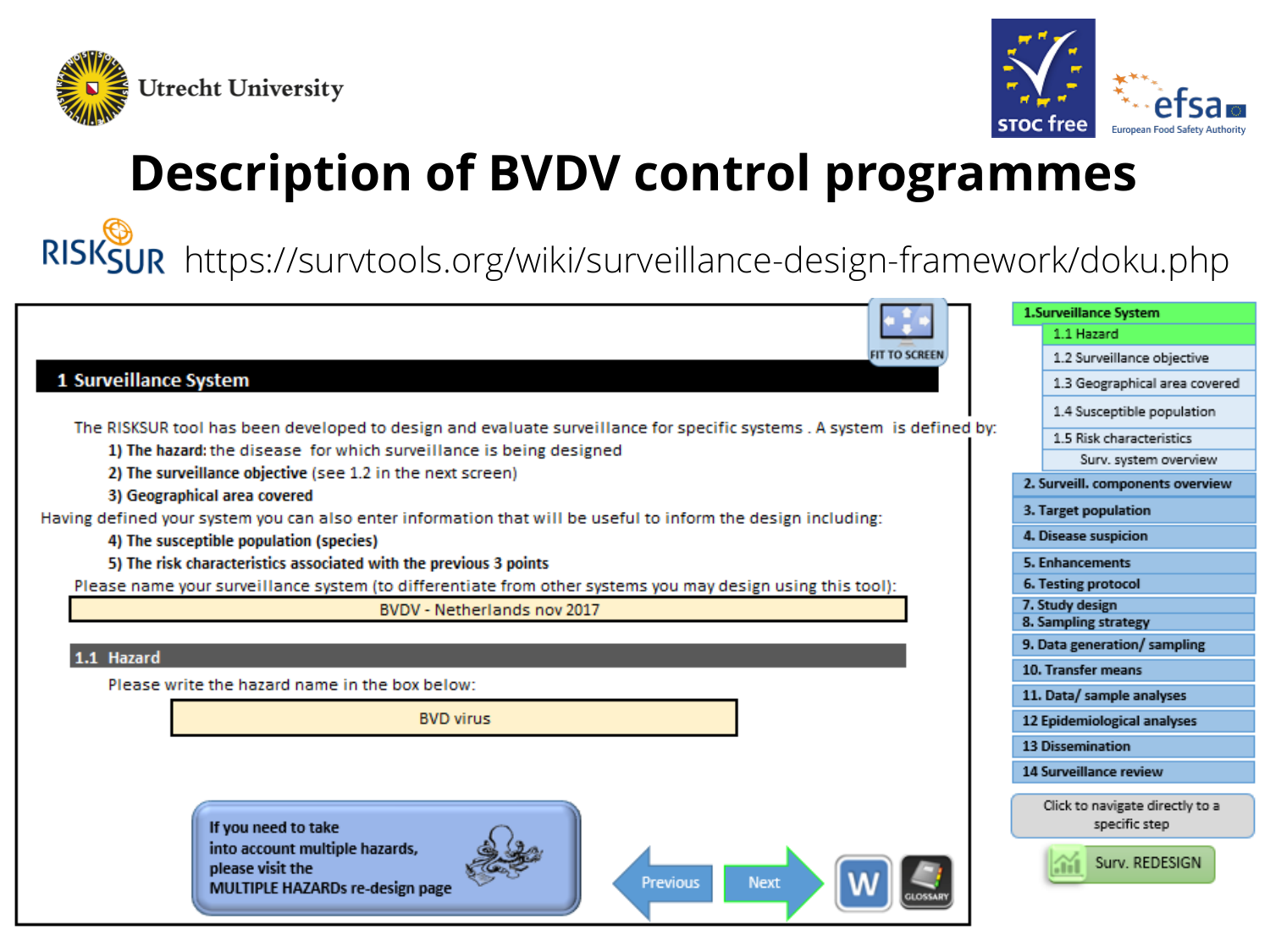

## **Freedom from infection resulting from BVDV control programmes**

BVDV virus

Introduction





Test moment 1 Test moment 2





Delayed detection Delayed detection

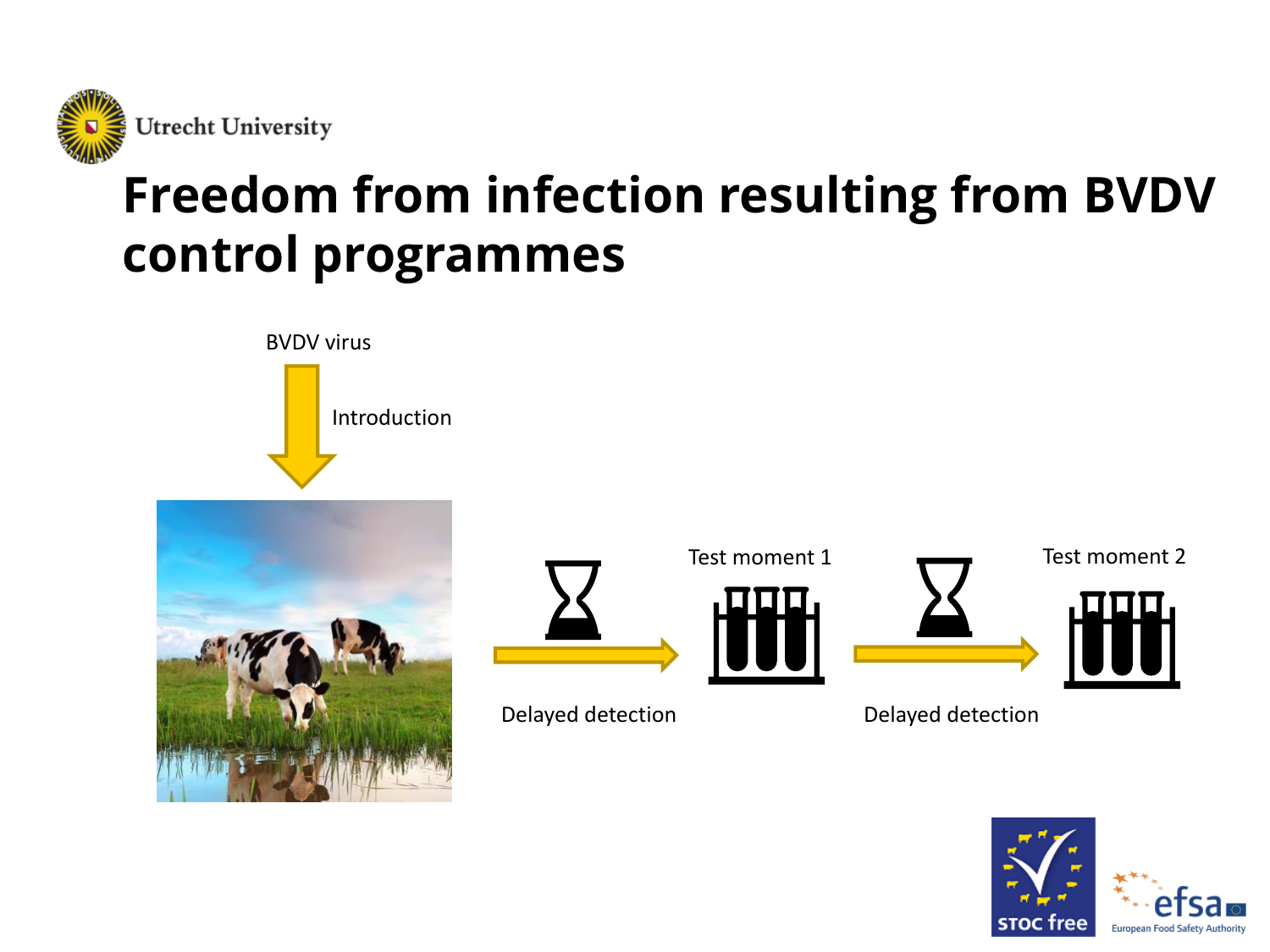

## **Comparative ranking of confidence of freedom**

Rank 1 - - - - - - - - - - - - > Rank 6

Lowest risk of introduction/transmission or highest likelihood of detection

= **Lowest uncertainty around the prob of freedom**

Highest risk of introduction/transmission or lowest likelihood of detection

= **Highest uncertainty around the prob of freedom**

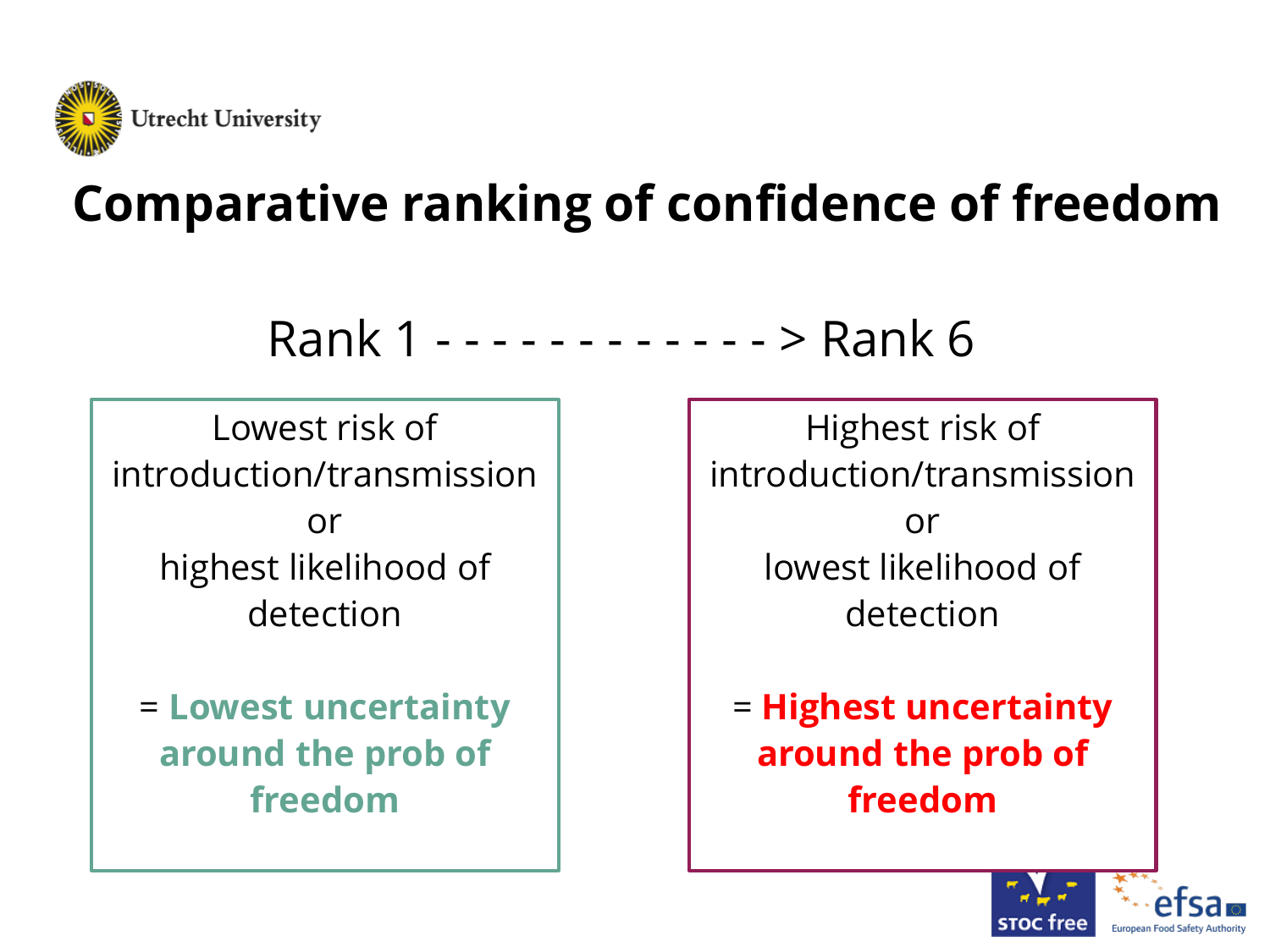

#### **Context**

|                                                            |  | <b>DE</b> | <b>FR</b><br>(Brittany) |              |  | IE.        |  | <b>NL</b> | <b>SE</b> |        |              | <b>UK</b><br>(Scotland) |
|------------------------------------------------------------|--|-----------|-------------------------|--------------|--|------------|--|-----------|-----------|--------|--------------|-------------------------|
| <b>BVDV situation</b>                                      |  |           |                         |              |  |            |  |           |           |        |              |                         |
| <b>Herd level</b><br>prev. of BVDV<br>in breeding<br>herds |  | 2 0.08%   | 6                       | Unknown 3 2% |  |            |  | 4 9%      |           | 1 0%   | 5            | 10%                     |
| <b>Programme (CP) information</b>                          |  |           |                         |              |  |            |  |           |           |        |              |                         |
| <b>CP level</b>                                            |  | - Animal  | $\mathbb{Z}^2$          | Herd         |  | - Animal - |  | Herd      |           | - Herd | $\Box$       | <b>Herd</b>             |
| Mandatory or 1 M<br>voluntary CP                           |  |           | $2$ M/V                 |              |  | 1 M        |  | 3V        |           | 1 M    | $\mathbf{1}$ | M                       |
| <b>Demographic information</b>                             |  |           |                         |              |  |            |  |           |           |        |              |                         |
| No. of import 5 75k<br>in 2017                             |  |           |                         | 4 52k        |  | 2.6k       |  | 6 918k    |           | 1 11   | $\mathbf{3}$ | 11k                     |
| Etc.                                                       |  |           |                         |              |  |            |  |           |           |        |              | $\blacksquare$          |

e1

**European Food Safety Authority** 

**STOC free**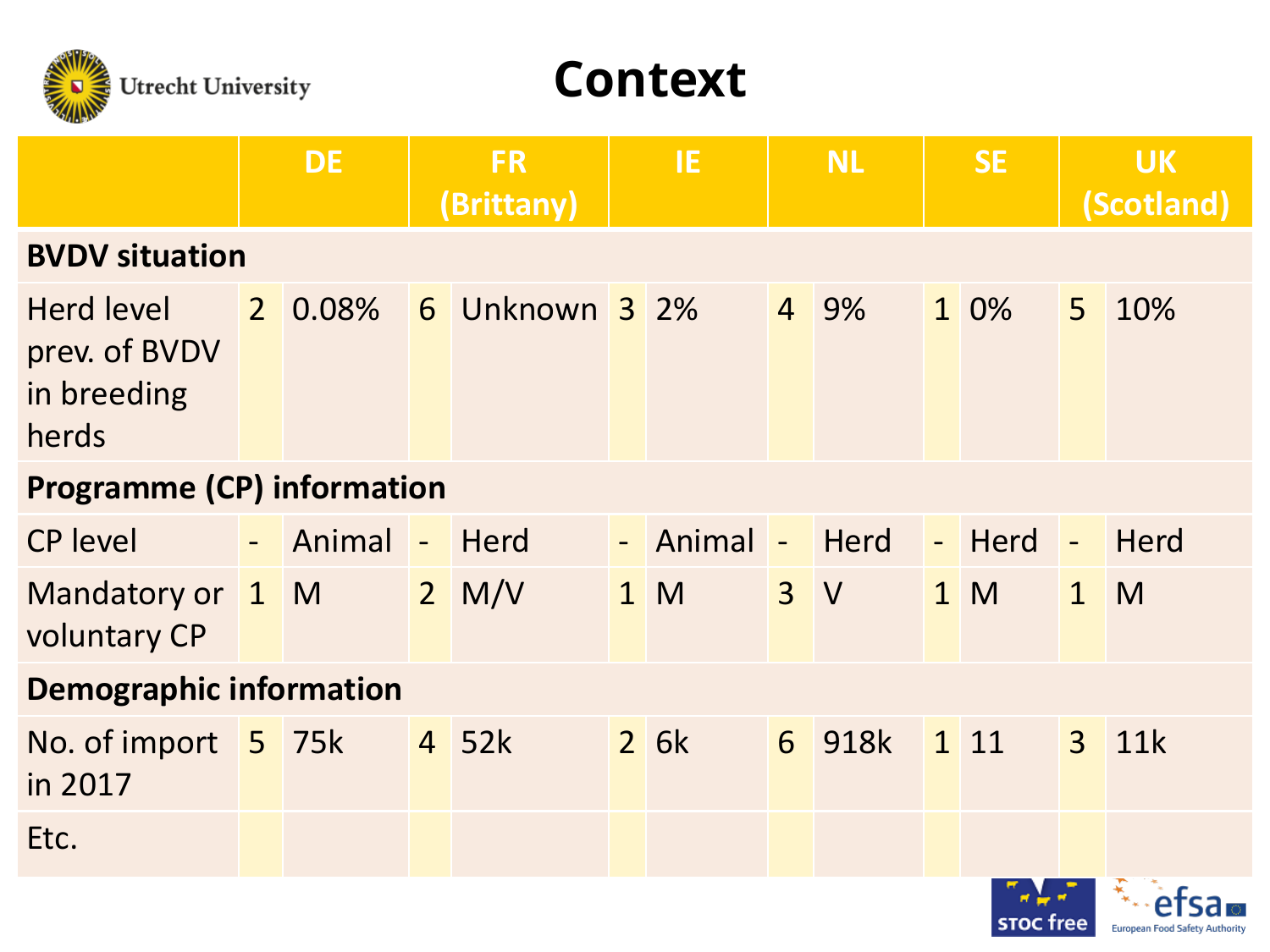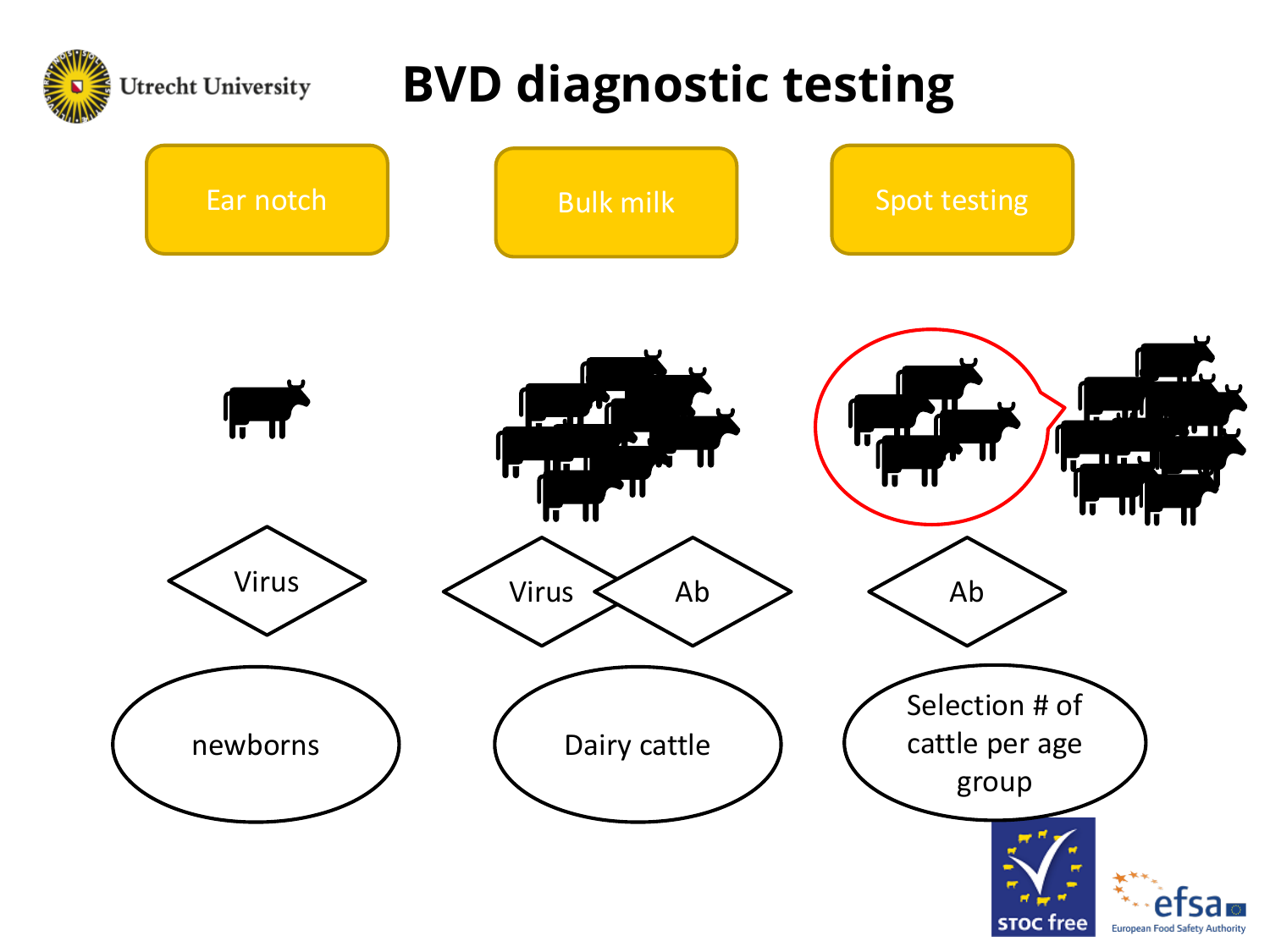

#### **Intake**

|                             | <b>DE</b> | <b>FR (Brittany)</b> |                                                | IE. |              | <b>NL</b>                             | SE. |  | <b>UK (Scotland)</b>                            |  |
|-----------------------------|-----------|----------------------|------------------------------------------------|-----|--------------|---------------------------------------|-----|--|-------------------------------------------------|--|
| <b>Initial</b><br>screening |           |                      | 2 Bulk milk/spot<br>test                       |     |              | 1 Bulk<br>milk/individu<br>al blood   |     |  | 2 Spot testing                                  |  |
| <b>Trade</b>                |           |                      |                                                |     |              |                                       |     |  |                                                 |  |
| Testing of<br>import        |           |                      | 2 Recommendation<br>to test before or<br>after |     | $\mathbf{1}$ | Mandatory<br>to test after<br>arrival |     |  | 2 Recommendati<br>on to test<br>before or after |  |
| Etc.                        |           |                      |                                                |     |              |                                       |     |  |                                                 |  |



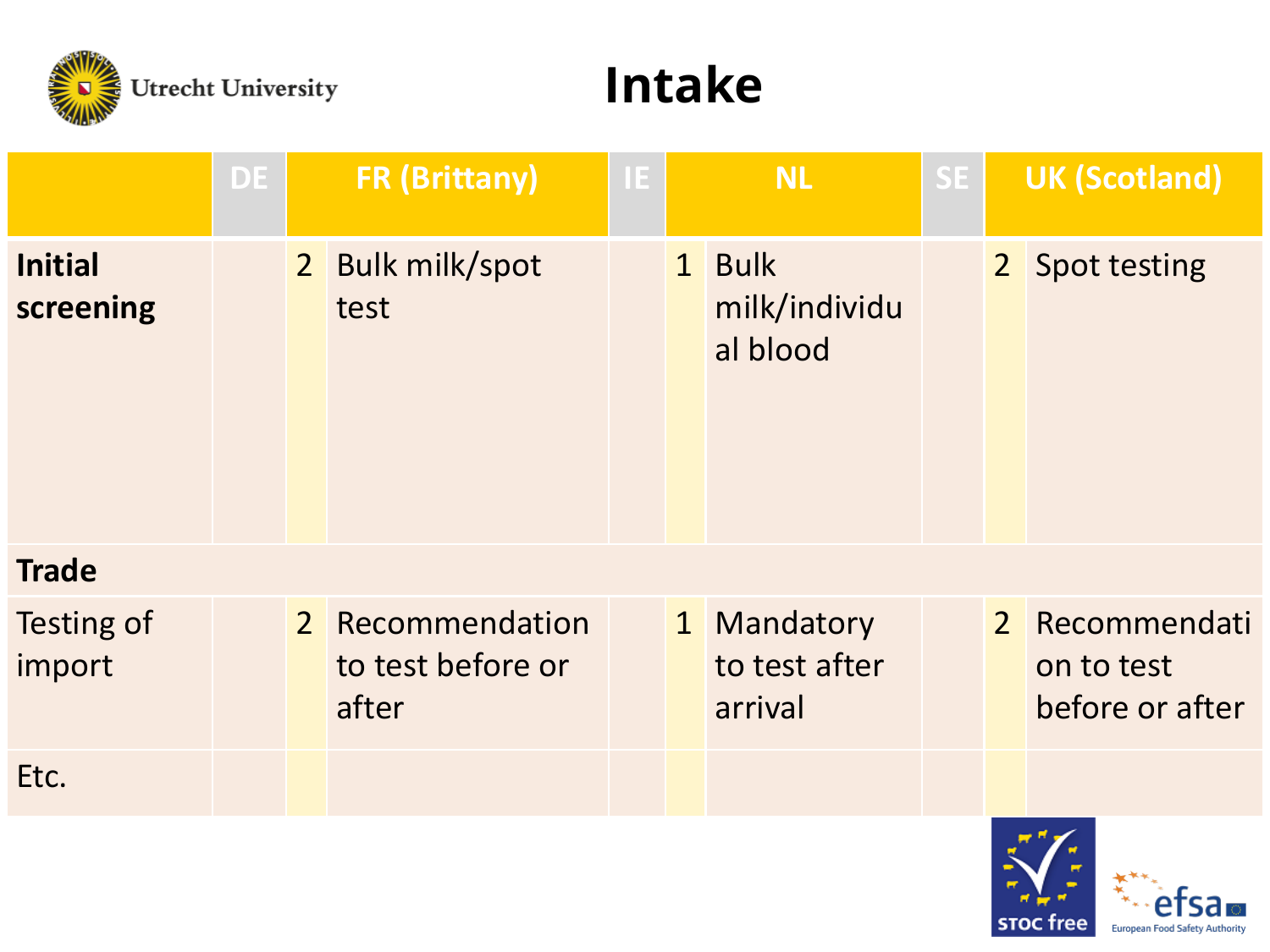

#### **Surveillance**

|                                                         | <b>DE</b>             | <b>FR</b><br>(Brittany) |                                             | IE. |                       | <b>NL</b> |                                                             |  | <b>SE</b>                               | <b>UK</b><br>(Scotland)   |
|---------------------------------------------------------|-----------------------|-------------------------|---------------------------------------------|-----|-----------------------|-----------|-------------------------------------------------------------|--|-----------------------------------------|---------------------------|
| <b>Test protocol</b>                                    | Virus - ear<br>notch  |                         | Ab - bulk<br>milk; Ab -<br>spot test        |     | Virus -<br>ear notch  |           | Virus - ear<br>notch/blood;<br>Ab spot test                 |  | Ab - bulk<br>milk; Ab - at<br>slaughter | Ab - spot<br>test         |
| Time until<br>testing since<br>birth                    | 1 Just after<br>birth |                         | <b>3 Quarterly</b><br>or after<br>24-36 mo. |     | 1 Just after<br>birth |           | 2 Just after<br>birth, 1 mo<br>after birth or<br>8 to 12 mo |  | - Quarterly or<br>at slaughter          | 4 Once or<br>twice a year |
| Probability of 1 Ear notch<br>false-neg.<br>test result |                       |                         | 3 Bulk milk<br>or spot<br>test              |     | 1 Ear notch           |           | 2 Ear<br>notch/blood<br>or spot test                        |  | - Bulk milk or<br>blood                 | 2 Spot test               |
| Etc.                                                    |                       |                         |                                             |     |                       |           |                                                             |  |                                         |                           |

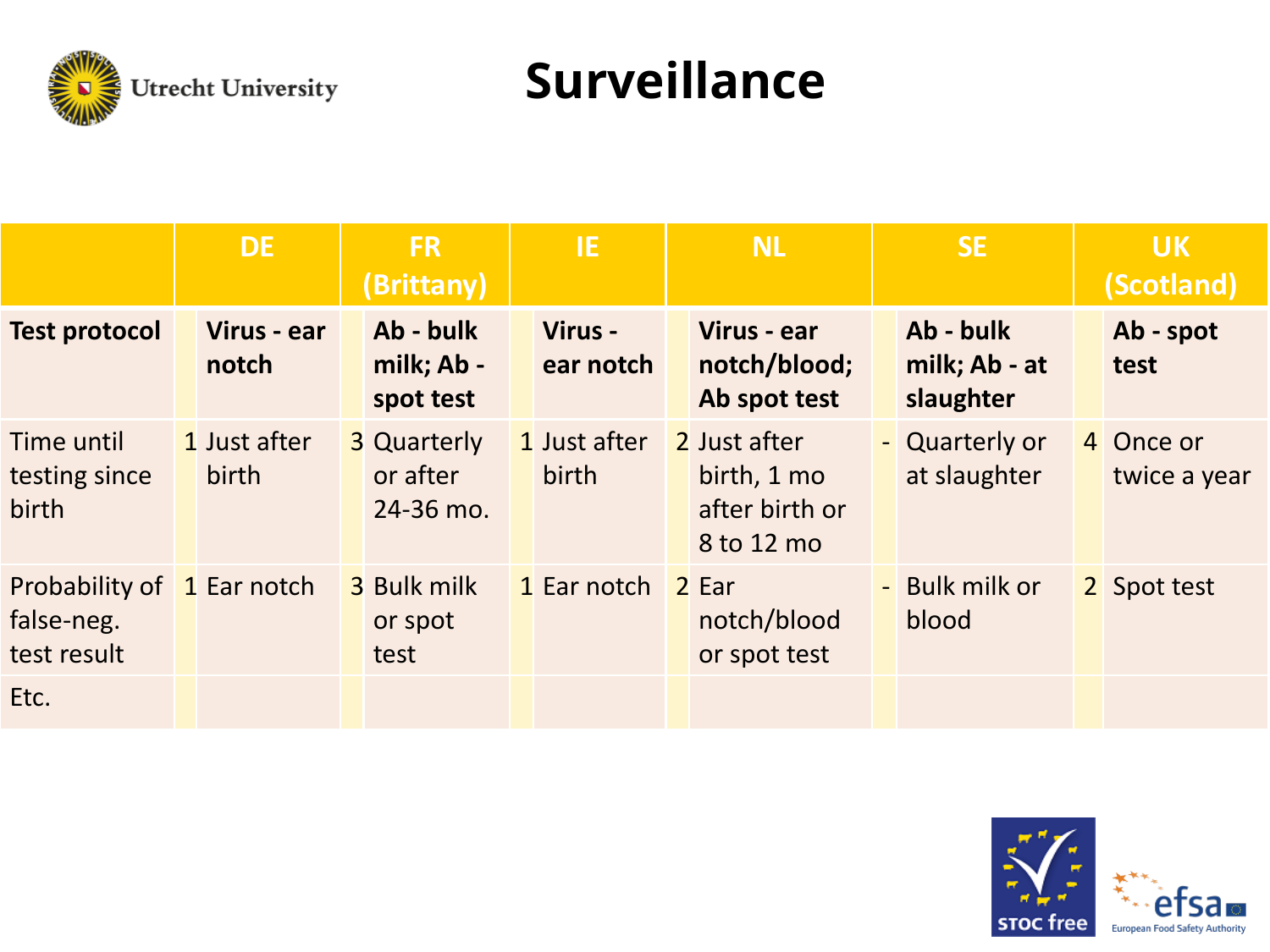

### **Discussion**

- Data availability and comparability
- Relationship between context, intake and surveillance
- Different phases of control

Need for output based framework to calculate confidence of freedom